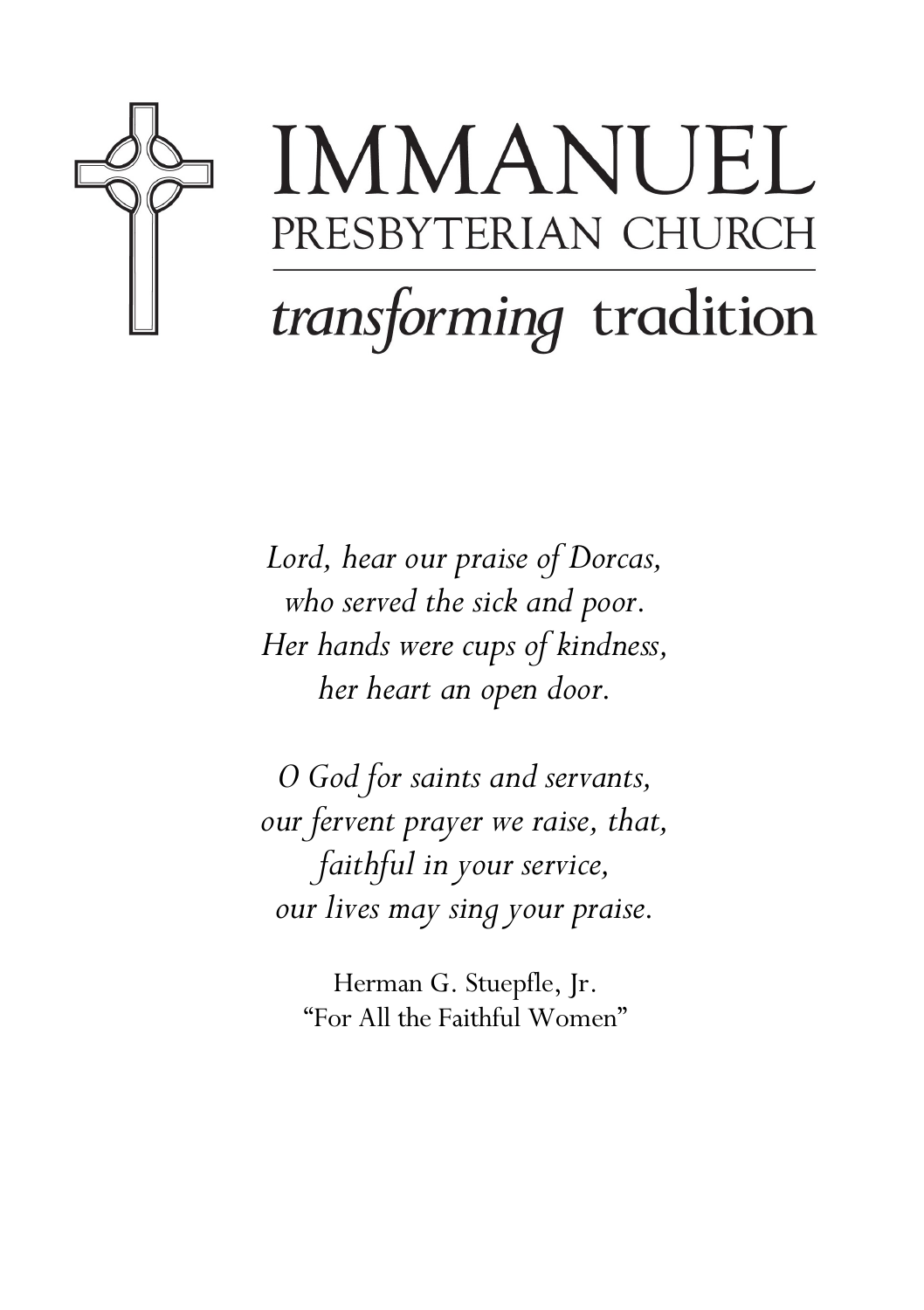# MORNING WORSHIP THE FOURTH SUNDAY OF EASTER

May 8, 2022 Ten O' Clock

Welcome to our combined online and in-person worship service. The order of service is designed for worshipers to participate at home or in the Sanctuary. Worshipers in the Sanctuary are requested to silence phones. + PRELUDE Prelude and Fugue in B flat Major Bach CHORAL INTROIT CALL TO WORSHIP \*+ HYMN 645 Sing Praise to God Who Reigns Above Mit Freuden Zart \* PRAYER OF CONFESSION Isaiah 43: 9-12 One: Let all the nations gather together, and let the peoples assemble. Let them bring witnesses to justify them, and let them hear and say, "It is true." All: You are my witnesses, says the Lord, and my servant whom I have chosen, so that you may know and believe me and understand that I am the One. One: I declared and saved and proclaimed, when there was no strange god among you; All: And you are my witnesses, says the Lord. One: We witness to the grace of God in confessing our sin: All: God of all nations and peoples, we confess our turning from the truth that is in us and our willingness to let other gods claim us. Forgive us for bearing false witness to protect ourselves, for choosing to dominate when You have called us to serve one another in love, for disbelieving the power of resurrection to birth new life in our old lives. Carry us from sin and sorrow to Easter joy, in the grace of our crucified and risen Lord. Amen.

\* Worshipers may stand. + Worshipers in the Sanctuary may be shown to a pew.

\_\_\_\_\_\_\_\_\_\_\_\_\_\_\_\_\_\_\_\_\_\_\_\_\_\_\_\_\_\_\_\_\_\_\_\_\_\_\_\_\_\_\_\_\_\_\_\_\_\_\_\_\_\_\_\_\_\_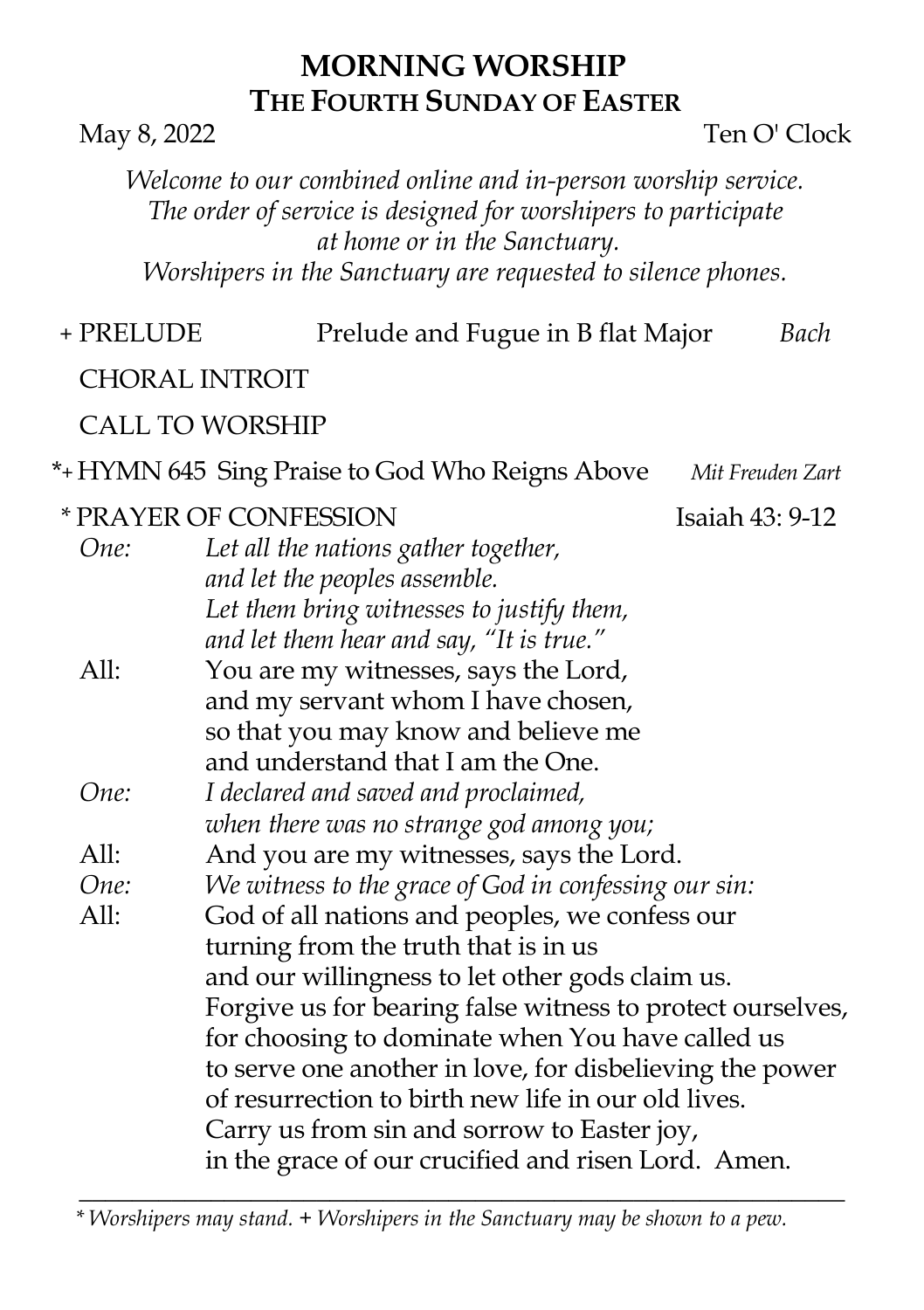#### \* DECLARATION OF FORGIVENESS

## \* THE PEACE

Leader: Since God has forgiven us in Christ, let us forgive one another.

People: The peace of the Lord Jesus Christ be with us all.

\*+ RESPONSE (the congregation sings)

 Spirit of God, today alive, Amid your church abiding, Who welcomes us and makes us one, New life and strength providing, Whose grace and mercy we proclaim, Who knows and calls us each by name: To God all praise and glory!

# PRAYER FOR ILLUMINATION

THE SCRIPTURES Psalm 23 (OT 501) Leader: The word of the Lord. People: Thanks be to God.

#### ANTHEM How Lovely is Thy Dwelling Place Brahms How lovely is Thy dwelling place, O Lord of Hosts! For my soul, it longeth, yea, fainteth, for the courts of the Lord; my soul and body crieth out, yea, for the living God.

How lovely is Thy dwelling place,  $\breve{O}$  Lord of Hosts! Blest are they that dwell within Thy house, they praise Thy Name evermore! How lovely is Thy dwelling place.

#### SILENT PRAYER, PASTORAL PRAYER

\* HYMN 803 My Shepherd Will Supply My Need Resignation

#### CONCERNS OF THE CHURCH

#### THE WORSHIP OF GOD WITH OFFERINGS

(During the Offertory, please sign your name in the red Friendship Folder as it comes to you in the pew. Pass the folder back to its starting place, noting your neighbors. Please greet one another by name following the service.)

#### OFFERTORY Aria Muffat

(Children and teachers gather at the font for prayer before proceeding to Church School in The Peaceable Kingdom on the lower level)

#### PRAYER OF THANKSGIVING, THE LORD'S PRAYER

Our Father, who art in heaven, hallowed be Thy name. Thy kingdom come, Thy will be done, on earth as it is in heaven. Give us this day our daily bread; and forgive us our debts as we forgive our debtors;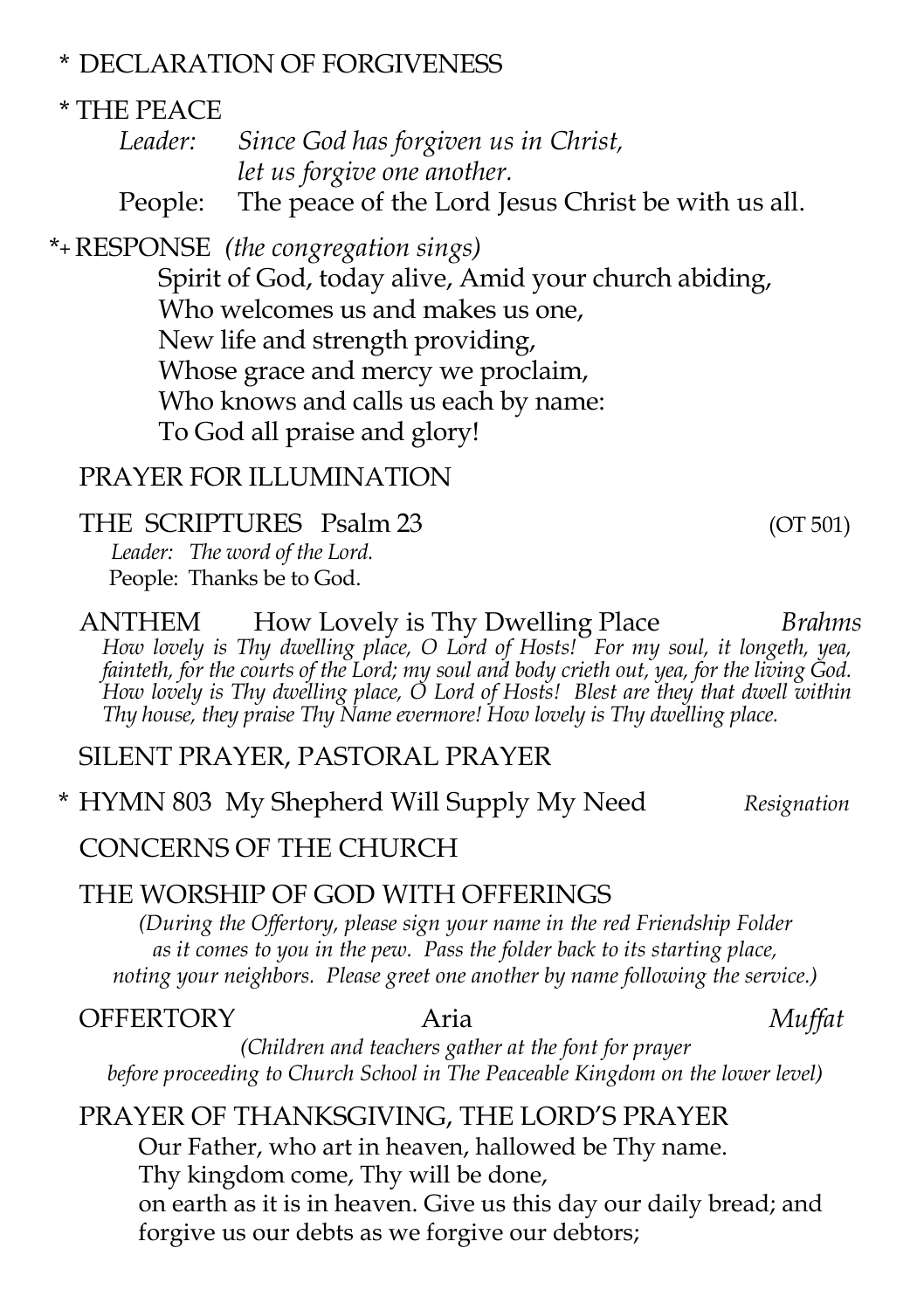and lead us not into temptation, but deliver us from evil. For Thine is the kingdom and the power and the glory, forever. Amen.

\* HYMN 609 Praise God, from Whom All Blessings Flow

Lasst Uns Erfreuen

| THE SCRIPTURES Acts 9:36-43<br>People: Thanks be to God. | Leader: The Word of God for the people of God. | (NT 128)         |
|----------------------------------------------------------|------------------------------------------------|------------------|
| <b>SERMON</b>                                            | "Raise Up"                                     | Ms. Larson       |
| * HYMN 793 O Christ, the Healer                          |                                                | Erhalt Uns, Herr |
| * BENEDICTION                                            |                                                |                  |
|                                                          |                                                |                  |

\* CHORAL RESPONSE

| POSTLUDE | In Thee is Gladness | Bach |
|----------|---------------------|------|
|          |                     |      |

The flowers are given by Judith Schulz, to the glory of God and in loving memory of her mother, Alma Jean Schulz.

If you are visiting Immanuel Church today, we welcome you to Milwaukee's first church, marking its 185<sup>th</sup> anniversary this spring. Today's congregation of over 500 members comes from next door, neighborhoods throughout the city, and as far north as Port Washington, as far south as Kenosha, and as far west as Summit. Our livestream worship link extends our community across the country. Committed to "keeping faith in the city," Immanuel supports the Interchange Food Pantry and is active with Milwaukee Habitat for Humanity and Southeastern Wisconsin Common Ground. Global mission projects reach to Zambia and Cuba. Worship is our first priority and education is emphasized for all ages. Contact Associate Pastor Rob Ater (robertater@immanuelwi.org) for more information about Immanuel or church membership.

Church School for K4-12th grade convenes following the Prayer of Thanksgiving, when children and youth proceed to "The Peaceable Kingdom" in the lower level. For weekly news about Christian education for children and youth, see "Wednesday Grace" at https://conta.cc/3KNNpdE or contact Ms. Larson.

The "crying room" on the second floor is open for parents who need an alternate space with a child during the worship service. Nursery care will be reinstated pending the hiring of child care workers.

Thank you to this morning's volunteers: Welcome Team – Patsy Aster, Kathleen Burchby, Leslie Davis, and Lindsey McKee; Ushers – Mark Connelly, Justin Mayer, Dick Myers, and David Salisbury; Camera operator – Kristi Leswing.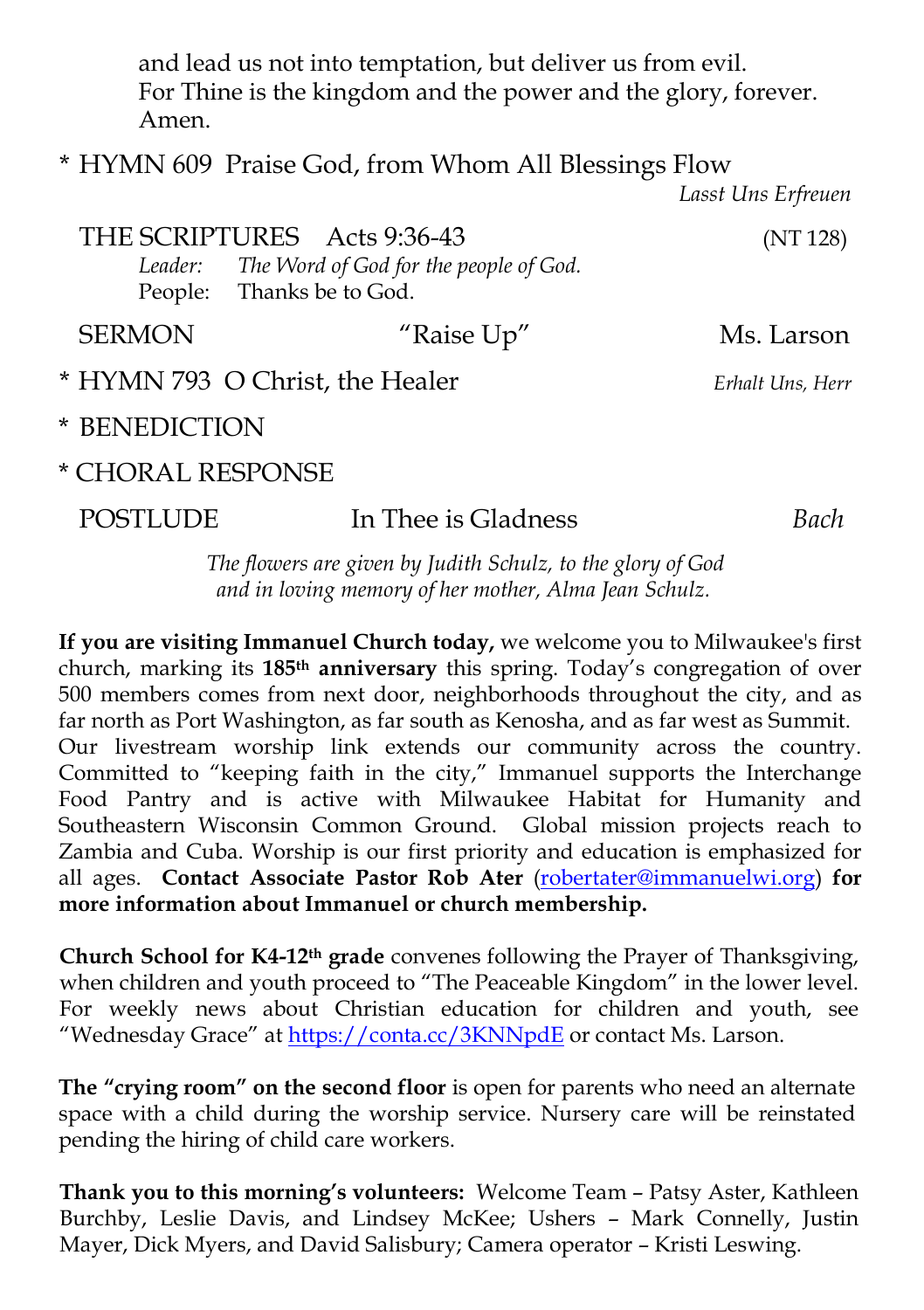#### UPDATE: CHANGING COVID-19 CIRCUMSTANCES patience, forbearance, care – and masks required

COVID-19 guidelines and tracking are changing and protocols vary from one setting to another. This is a new phase of the pandemic and it's confusing! Our Advisory Team monitors community health metrics on a weekly basis and remains focused on maintaining a healthy-as-possible worship environment for all persons. We continue to practice an abundance of care and require that masks be worn in the church building at this time. All persons interacting with worshipers on behalf of the church (staff, greeters, ushers, elders) are fully vaccinated, as are choir members and church school teachers.

#### NEW & PROSPECTIVE MEMBER ORIENTATION EVENT Sunday, May 22 after worship, 11:15 – 1:30

Are you new to Immanuel Church? Are you interested in exploring church membership? Since the days of the early Church, the season of Easter has been a traditional time for welcoming new members. In that spirit, both new and prospective members are invited to join the Session and ministers for an orientation gathering following worship on May 22.

Invitations are on the Great Hall tables. Contact Associate Pastor Rob Ater (robertater@immanuelwi.org) for more information or to indicate an interest in attending on May 22!

#### THE IMMANUEL GARDENS ARE SPRINGING TO LIFE First Gardening Gathering May 10 at 5:00 p.m.

The Landscaping Team will hold its first Tuesday evening gathering of the season at 5:00 on May 10 to work together in the gardens. All are welcome! Bring your garden gloves. Please also consider adopting a garden bed/pot to water and care for at a time that works for you. Volunteers are still needed. Contact Dave Ravie (414-737-5823 or idravie@sbcglobal.net ).

#### ANNUAL PROGRAM MEETING Sunday, May 15 at 11:00

The Annual Program Meeting of the Congregation will be held next Sunday, May 15 following worship. "The year in review" will be presented by members involved in the various programs of the congregation and the Nominating Committee will report on their process, placing before the congregation members being nominated for ordained office.

#### GRADUATES TO BE HONORED

We look forward to honoring members of Immanuel Church who will graduate this spring. Do you have a graduate in your household? Please call or e-mail the church office (414-276-4757, ipc@immanuelwi.org) so that our list of graduates will be complete.

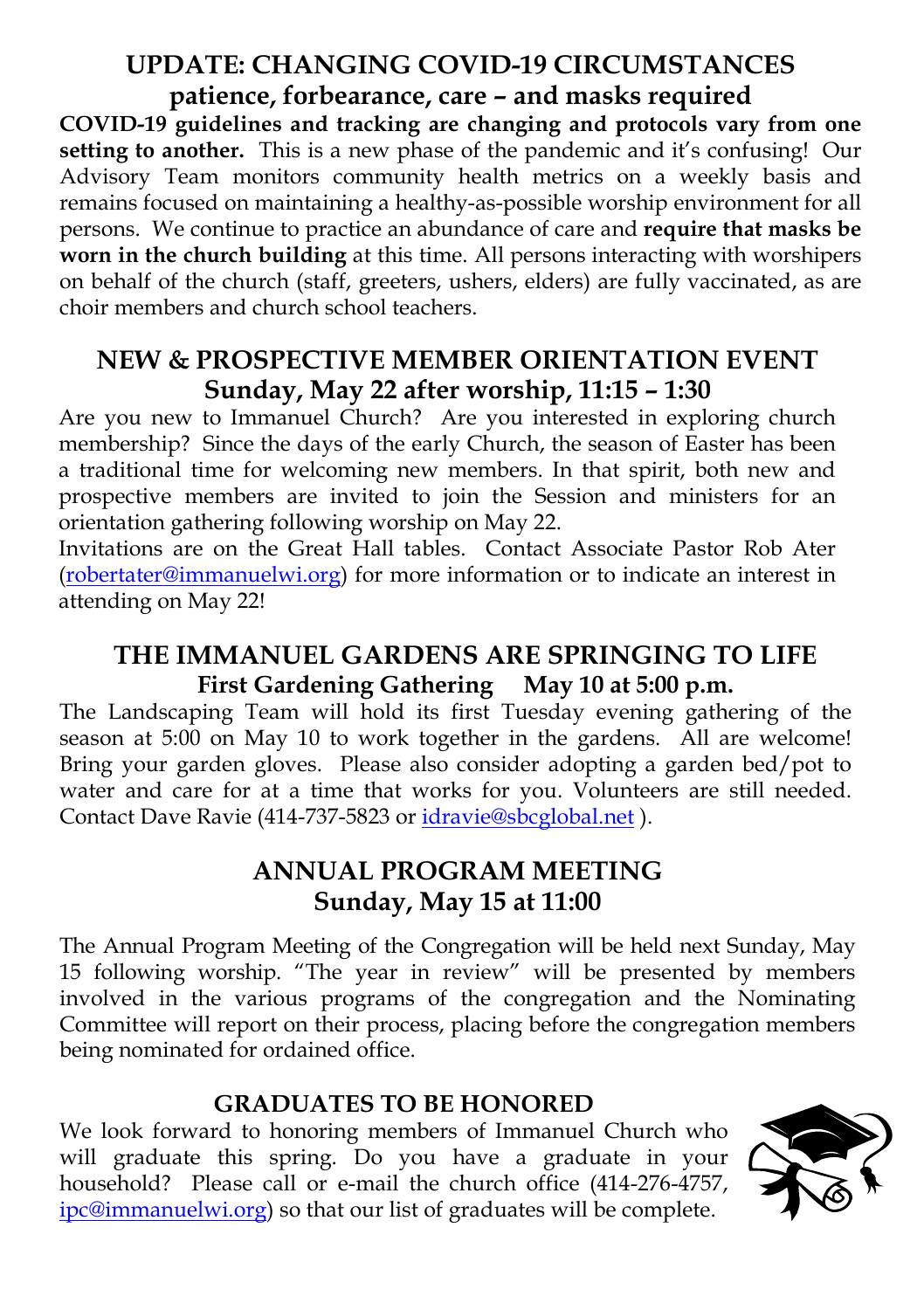# GROWING IN FAITH

## Opportunities to Worship, Learn, and Virtually Connect

Celebrating Easter's new life and our 185th anniversary: Diana Butler Bass FREEING JESUS: Rediscovering Jesus as Friend, Teacher, Savior, Lord, Way, and Presence A four-week virtual series for Immanuel members and friends

#### Continues this Wednesday May 11 + 7:00-8:00 p.m. and May 18

https://us06web.zoom.us/j/85853994285

Sign-up here: https://bit.ly/3JzCeVw or in the Great Hall. There is no registration fee for this series; the honorarium is a generous gift of anonymous donors.

# PUTTING FAITH TO WORK Opportunities for Mission and Service

- At long last, Immanuel has been assigned a home to furnish for an AFGHAN REFUGEE family who is resettling in Milwaukee this week through a joint partnership with the Wisconsin Council of Churches and Lutheran Social Services. Thank you to all the Immanuel members and friends who have donated items for this project over the last several months.
- Again this year, EASTSIDE SENIOR SERVICES (ESS) is sponsoring a Floral Fundraiser in partnership with Bayside Garden Center. This is a great opportunity for ESS congregations and friends to support Eastside while also purchasing flowers or flower baskets, shrubs or decorative pots. Bayside Garden Center will donate back to ESS 15% of the sales of Bayside gift cards purchased through ESS. Place your order online at https://essmilw.org/ess-donations/ OR send a check to Eastside Senior Services, 2618 N. Hackett Avenue, Milwaukee, 53211. Online orders and checks need to be received by the end of the day on May 16. Gift cards will be mailed in time for Memorial Day Weekend. The gift cards do not have an expiration date. Immanuel has been a longtime mission partner of Eastside Senior Services, a neighborhood program which helps older adults on Milwaukee's East Side continue to live independently and in their own homes. Connie Goggin serves on the ESS board on behalf of Immanuel Church.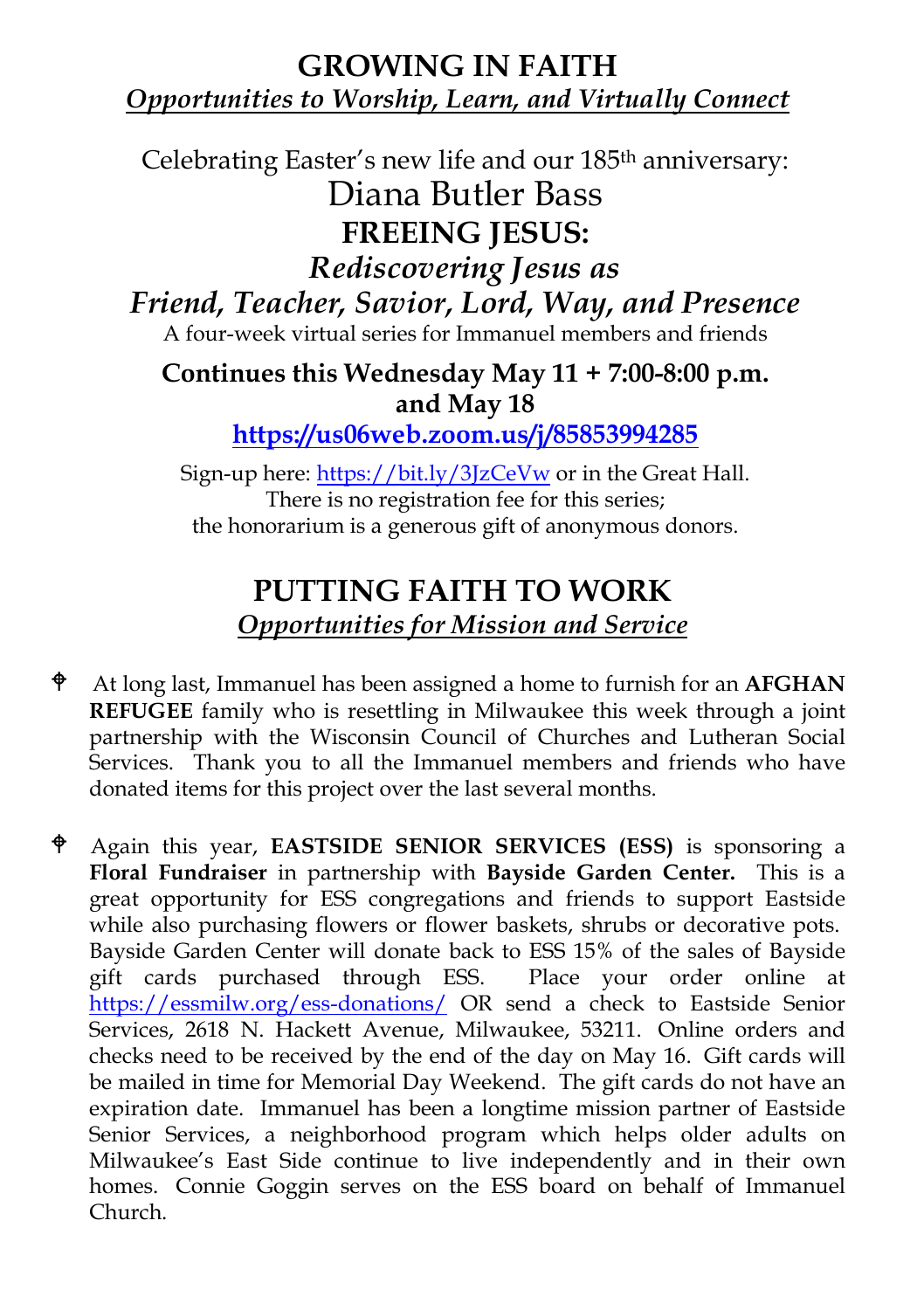#### WEEKLY CALENDAR AND UPCOMING EVENTS

| <b>SUNDAY</b>      |       | <b>FOURTH SUNDAY AFTER EASTER</b>                   |
|--------------------|-------|-----------------------------------------------------|
|                    | 10:00 | Morning Worship; Ms. Larson preaching               |
|                    | 10:30 | Church School - Peaceable Kingdom                   |
|                    | 11:15 | Youth Mission & Retreat Week informational meeting  |
| Monday             | 6:00  | Choir rehearsal                                     |
| Wednesday          | 11:00 | Covid-19 Advisory Team meeting                      |
|                    | 7:00  | "Freeing Jesus" lecture series by Diana Butler Bass |
|                    |       | https://us06web.zoom.us/j/85853994285               |
|                    |       |                                                     |
|                    |       |                                                     |
| <b>NEXT SUNDAY</b> |       | FIFTH SUNDAY AFTER EASTER                           |
|                    | 10:00 | <b>Morning Worship; Dr. Block preaching</b>         |
|                    | 10:30 | Church School - Peaceable Kingdom                   |
|                    | 11:00 | <b>Annual Program Meeting</b>                       |
| May 16             | 6:00  | Choir rehearsal                                     |
| May 17             | 5:45  | Meeting of the Session                              |
| May 18             | 11:00 | Covid-19 Advisory Team meeting                      |

Thank you to the Immanuel volunteers who helped with the Spring Spruce Up day in the church gardens yesterday and those who gave tours and hosted yesterday's Space and Traces tour at Immanuel.

Available date for Chancel flowers: If you would like to donate flowers for the Communion Table on July 31; August 14, 21, or 28; September 4 or 25; October 23. Please call the church office.

SUNDAY MORNING PARKING: Worshipers may park behind another car in the Waverly or Telluris/Brico (north) lots. PLEASE place a Sunday bulletin on your dashboard with your name and cell phone number and plan to MOVE YOUR CAR immediately after worship.

The Immanuel Columbarium is open today and every Sunday until noon via the elevator in the coat room to the lower level. Information about purchasing a niche in the columbarium is available from the church office.